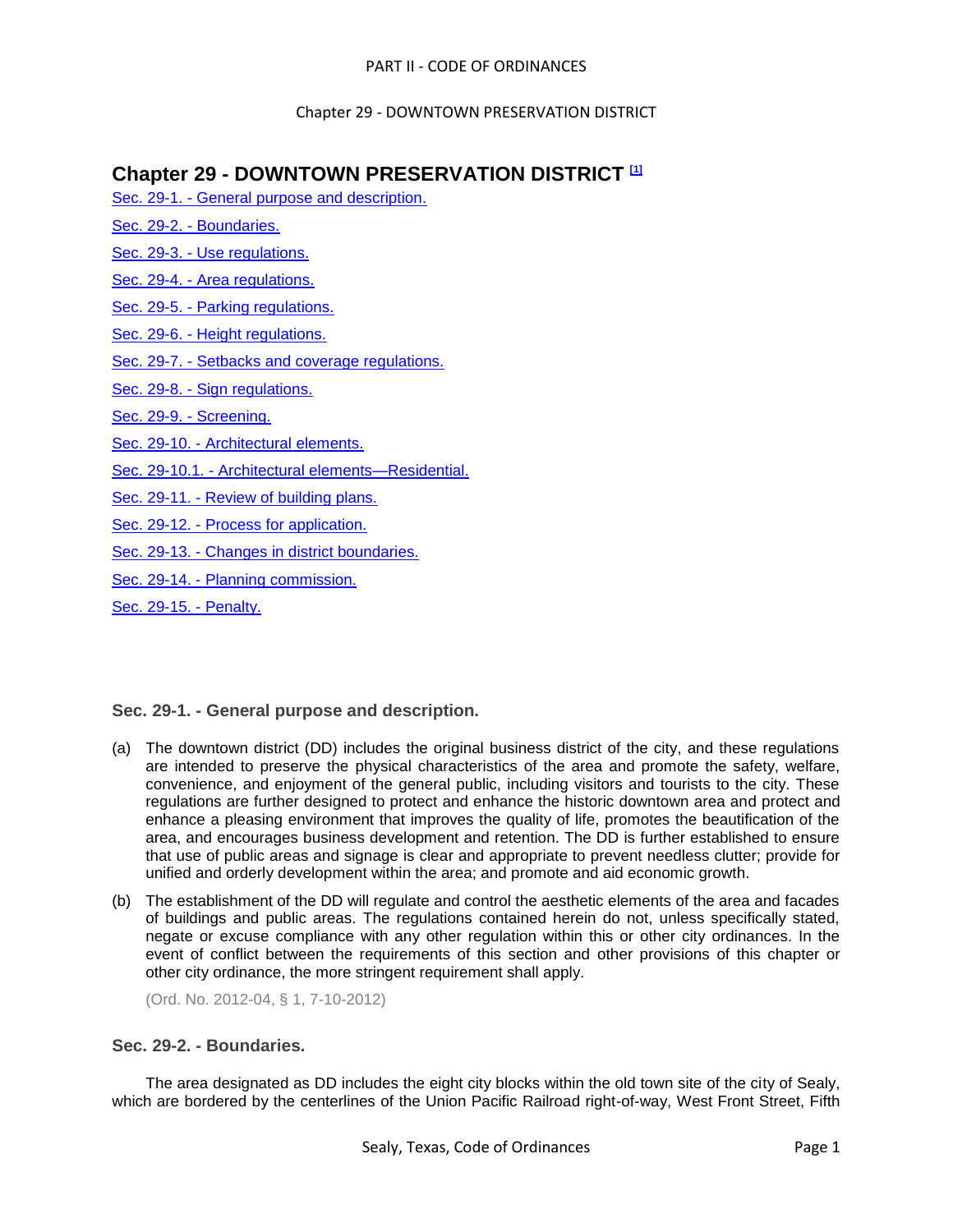### Chapter 29 - DOWNTOWN PRESERVATION DISTRICT

Street, and State Highway 36, such area being further defined by a heavy solid line and designation on the official city map attached hereto as Exhibit "A" and made a part hereof.

(Ord. No. 2012-04, § 1, 7-10-2012)

### **Editor's note—**

Exhibit A is not set out at length herein, but is on file and available for inspection in the office of the city secretary.

#### <span id="page-1-0"></span>**Sec. 29-3. - Use regulations.**

The purpose of the DD is to allow a mix of land uses that are compatible and complementary with one another, and which are conducive to the revitalization of the area. Certain uses have been determined to be wholly incompatible with the goals of the district, and are therefore specifically prohibited.

- (1) *Permitted uses.* Establishments which fall within the following general categories shall be permitted by right:
	- a. Residential; single-family residence, duplex, multifamily dwellings on the second and third levels of the structure, accessory residential uses, and home occupations incidental to a permitted residential use;
	- b. Retail sales and service establishments, including the following categories:
		- 1. Retail food establishments, such as bakery or specialized food goods, restaurants, cafes, private clubs, including establishments that serve alcohol;
		- 2. Specialty sales stores such as jewelry stores, stationary stores, antique stores, craft or art stores;
		- 3. General merchandise stores for personal or household consumption, such as furniture stores, drug stores, department stores;
		- 4. Retail service establishments, providing services or entertainment, such as banks, real estate, finance, legal, medical, and other professional offices, barber shops, beauty parlors, locksmiths, photography studios, tailor shops, and watch repair;
		- 5. Auditoriums, theaters, museums, and galleries;
		- 6. Bed and Breakfast establishments, hotels and motels; and
		- 7. Wineries and breweries.
- (2) *Prohibited uses.* The following uses are specifically prohibited in the DD, and shall not be allowed:
	- a. The storage or sale of hazardous chemicals;
	- b. Auto repair stores, tire stores, automobile or vehicle sales establishments;
	- c. Sexually oriented businesses or adult entertainment facility;
	- d. Day care facility for any age group;
	- e. Manufacturing facilities of any type, whether the manufacturing process consists of the mechanical or chemical transformation of materials or substances into new products, including the assembling of component parts, the manufacturing of products, and the blending of materials;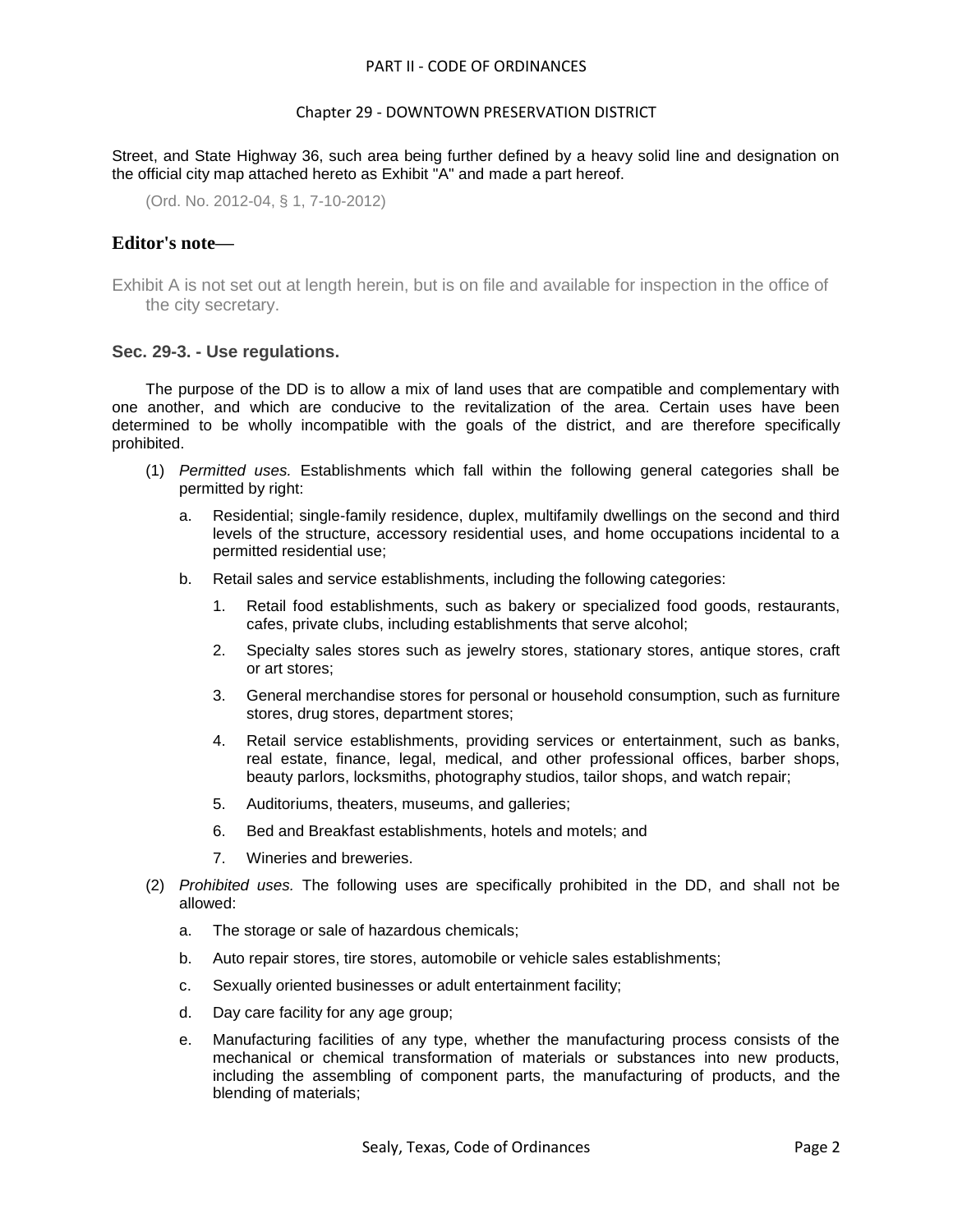- f. Storage facilities, including storage warehouses or indoor storage facilities, for the storage of personal, household or business items, except storage facilities accessory and incidental to a use permitted by subsection (1) of this section and occupies the same lot of the permitted use;
- g. Funeral homes and mortuaries;
- h. Laundry facilities;
- i. Veterinarian offices, including kennels, boarding facilities, animal hospitals, shelters, or pet day care facilities.
- (3) *Nonconforming uses.* There may exist uses of land or buildings, structures, characteristics of use or land which were lawfully begun prior to the date of adoption of this chapter, but which do not meet the requirements of this chapter. Such uses may be continued subject to the provisions of this section. A nonconforming status under the provisions of this section shall exist when a use of land, building or structure that does not conform to the regulations prescribed for the DD, but was in existence and lawfully constructed, located or operating on the effective date of this chapter, or amendments hereto, and has since been in regular and continuous use.
	- a. *Repair and maintenance.* Normal maintenance and incidental repair may be performed on a complying structure that contains a nonconforming use or on a nonconforming structure. This section shall not be construed to prevent the strengthening or restoration to a safe condition of a structure in accordance with an order of the building official who declares a structure to be unsafe and orders its restoration to a safe condition.
	- b. *Abandonment.*
		- 1. A nonconforming use of land or of a structure in the DD that is discontinued or remains vacant for a period of six consecutive months shall be presumed to be abandoned and shall not thereafter be reestablished or resumed. Any subsequent use or occupancy of the structure or land must conform to the regulations for the DD.
		- 2. Overcoming presumption of abandonment. The presumption of abandonment may be rebutted upon showing, to the satisfaction of the building official, that during such period the owner of the land or structure has been:
			- i. Maintaining the land and structure in accordance with the building code and did not intend to discontinue the use;
			- ii. Actively and continuously marketing the land or structure for sale or lease for that particular nonconforming use; or
			- iii. Engaged in other activities that would affirmatively prove there was not intent to abandon.
		- 3. Calculation of period of abandonment. Any period of such discontinuance caused by government action, fire or natural calamities and without any contributing fault by the nonconforming user shall not be considered in calculating the length of discontinuance pursuant to this section.
	- c. *Movement, alteration and enlargement.* No nonconforming use may be moved, enlarged or altered and no nonconforming use of land may occupy additional land, except as follows:
		- 1. *Enlargement.* A nonconforming use may not be enlarged, expanded or extended to occupy all or a part of another structure or land that it did not occupy on the effective date of this chapter. However, a nonconforming use may be extended within the same structure, provided no structural alteration is proposed or made for the purpose of the extension. The enlargement, expansion or extension of a nonconforming residential use shall be excepted from this limitation, provided that the enlargement, expansion or extension does not exceed 50 percent of its appraised value as it existed prior to the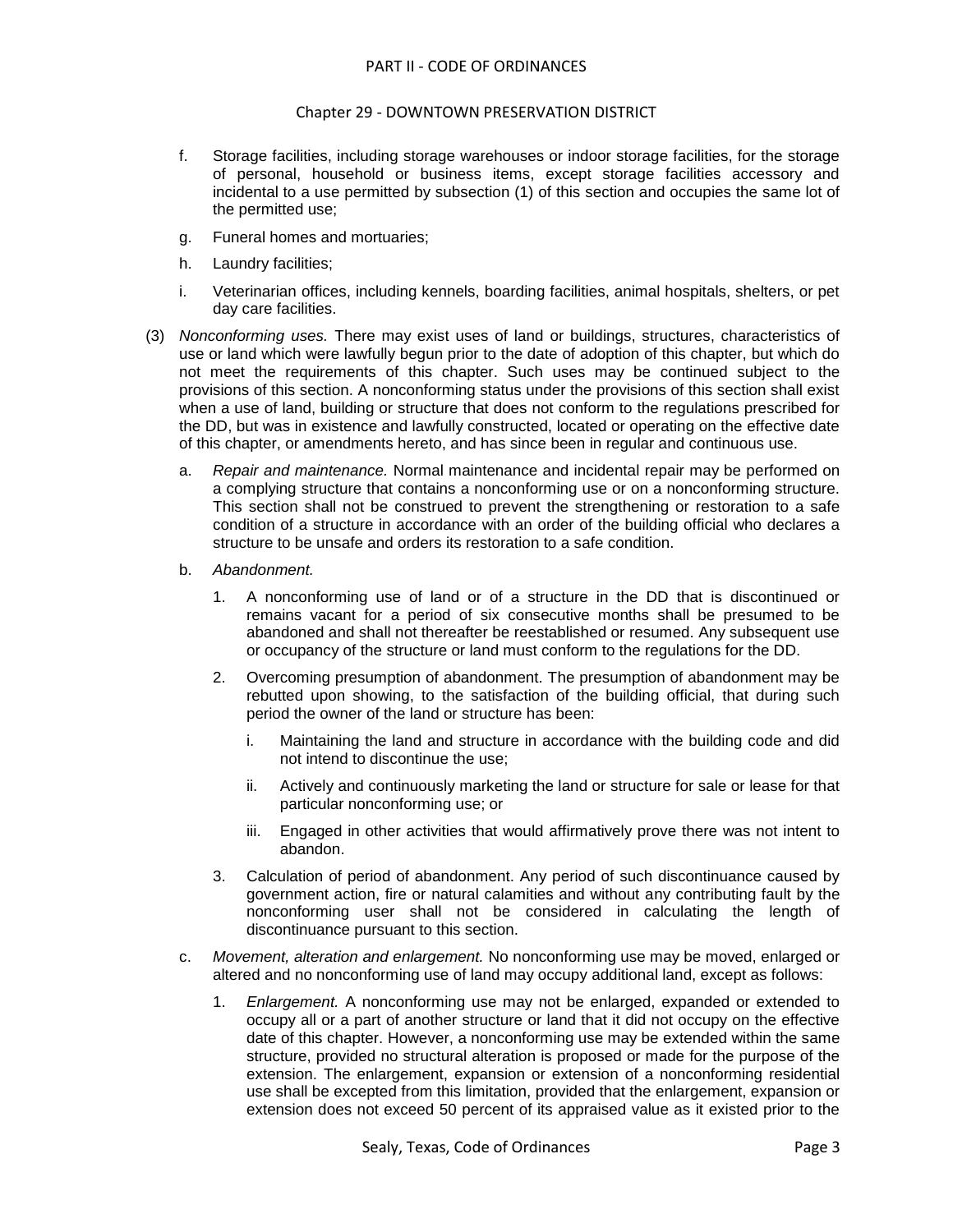enlargement, expansion or extension; it was not destroyed to the extent of 50 percent or more; and, it complies with all other applicable ordinances and regulations of the city.

- 2. *Exterior or interior remodeling or improvements to structure.* Exterior or interior remodeling or improvements to a structure containing a nonconforming use shall be allowed, provided there is no expansion of the nonconforming use.
- 3. *Relocation of structure.* A structure containing a nonconforming use may not be relocated to another site within the DD unless the use conforms to the regulations of the DD.
- 4. *Destruction of structure with nonconforming use.* If a structure that contains a nonconforming use is destroyed to the extent of 50 percent or more of its appraised value by fire or natural calamity or is voluntarily razed or is required by law to be razed, the nonconforming use shall not be resumed. The determination of the extent of damage or destruction under this subsection shall be based on the ratio of the estimated cost of restoring the structure to its condition before the damage or destruction to the estimated cost of duplicating the entire structure as it existed prior to the damage or destruction.
- d. *[Moving, enlarging or altering of structure.]* A nonconforming structure may not be moved, enlarged or altered, except in the manner provided in this section or unless required by law.
	- 1. *Repair, maintenance, alteration and enlargement.* Any nonconforming structure may be repaired, maintained, altered or enlarged; provided, however, that no such repair, maintenance, alteration or enlargement shall either create any new noncompliance or increase the degree of the existing noncompliance of all or any part of such structure.
	- 2. *Moving.* A nonconforming structure shall not be moved in whole or in part, for any distance whatsoever, to any other location on the same or other lot within the DD unless the entire structure shall thereafter conform to the regulations of the DD.
	- 3. *Damage or partial destruction.* If a nonconforming structure is damaged or destroyed by fire or natural calamity to the extent of less than 50 percent of its appraised value, the structure may be restored if restoration is started within six months and diligently pursued to completion. Any delay in starting such restoration that is caused by government action or natural calamities and without contributing fault by the owner shall be deducted in calculating the starting date of restoration.
- e. *Nonconforming lots of record.* Notwithstanding the minimum requirements for lot size within the DD, structures may be constructed, built, moved onto, expanded, reconstructed, occupied, or used on a nonconforming lot of record that existed prior to the effective date of this chapter, or any amendment hereto, provided all such structures shall comply with all other applicable ordinances of the city.

(Ord. No. 2012-04, § 1, 7-10-2012)

# <span id="page-3-0"></span>**Sec. 29-4. - Area regulations.**

The minimum lot area shall be 2,500 square feet. The minimum lot width shall be 25 feet, except on corner lots, the minimum width shall be 35 feet. The minimum lot depth shall be 100 feet.

```
(Ord. No. 2012-04, § 1, 7-10-2012)
```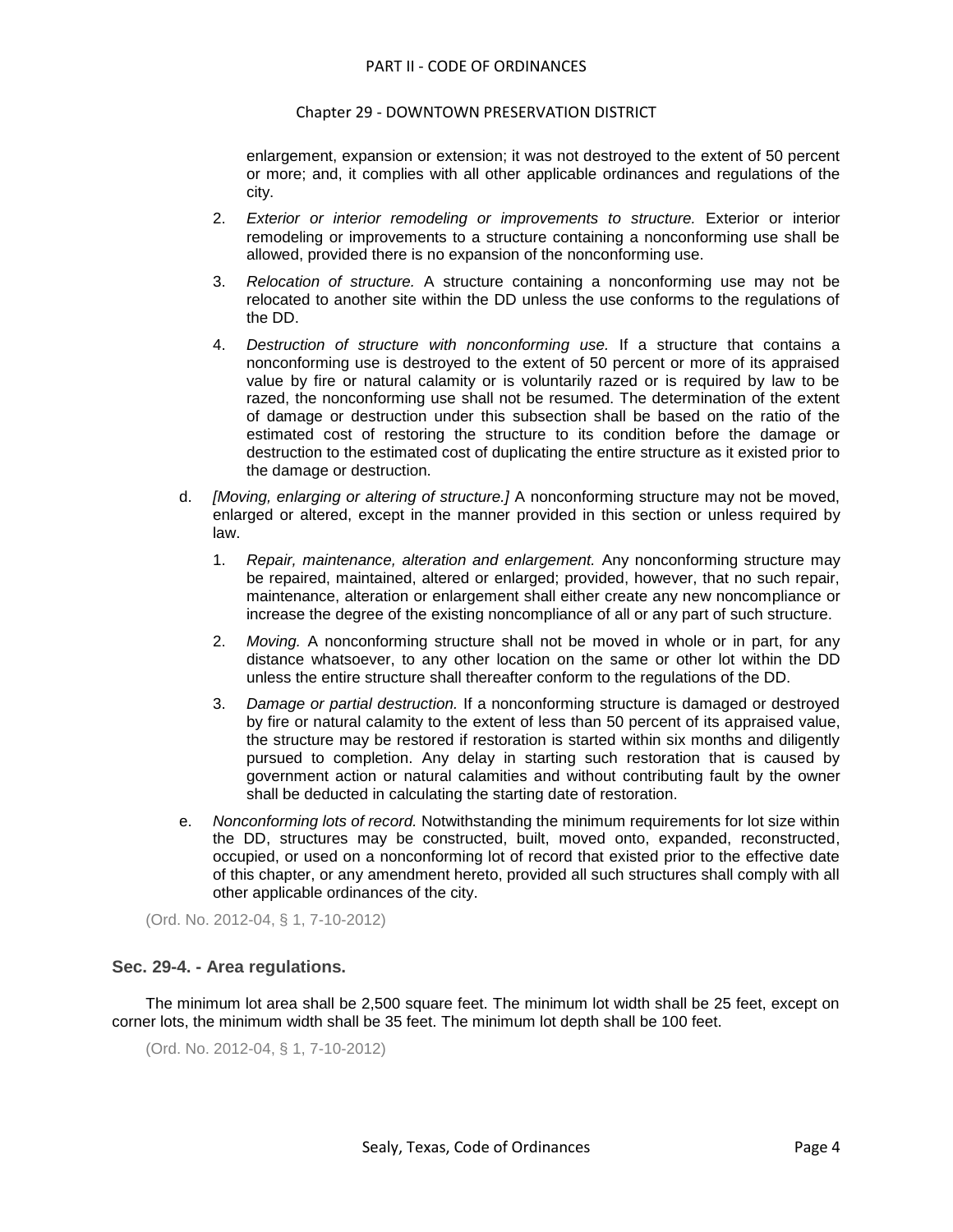#### Chapter 29 - DOWNTOWN PRESERVATION DISTRICT

### <span id="page-4-0"></span>**Sec. 29-5. - Parking regulations.**

Parking for all uses within the Downtown District is exempt from the standards set forth in [chapter 28](file:///C:/Users/RAnderson/AppData/Local/Microsoft/Windows/Temporary%20Internet%20Files/Content.IE5/level2/PTIICOOR_CH28DERUREST.docx%23PTIICOOR_CH28DERUREST) of the Sealy City Code.

(Ord. No. 2012-04, § 1, 7-10-2012)

### <span id="page-4-1"></span>**Sec. 29-6. - Height regulations.**

The height of buildings and structures shall not exceed three stories or 35 feet. The minimum height for all new structures on a corner lot is 20 feet.

(Ord. No. 2012-04, § 1, 7-10-2012)

### <span id="page-4-2"></span>**Sec. 29-7. - Setbacks and coverage regulations.**

Front and interior side yard setback requirements are zero feet, however, the front building line for infill construction may not extrude or intrude the original front building line of the existing structures on the same block. Rear yard setbacks shall be 20 feet, however may lineup with adjacent structures on that same block.

The width of the new construction shall fill the entire empty space between buildings. Narrow unusable spaces between buildings must be cleared of all debris and closed off with like building materials of the surrounding structures or a permanently affixed locking gate consisting of black iron fencing complimenting the style of the architectural elements of the building.

(Ord. No. 2012-04, § 1, 7-10-2012)

### <span id="page-4-3"></span>**Sec. 29-8. - Sign regulations.**

Signs shall be permitted within the DD according to the sign regulations of the city; provided, however, the following additional restrictions shall apply:

- (1) The collective area of all window signs posted in, upon, or within three feet of any window surface may not exceed 30 percent of the total window area of any one floor of a building, or 30 percent of the front window area of any individual occupant of a building. For purposes of this section, "window signs" shall mean any paper, plastic, neon, or painted display affixed to the inside or outside of the window surface;
- (2) Signs shall not contain moving parts, nor shall a sign itself move;
- (3) Signs may be electrically lit from within;
- (4) Neon signs are allowed;
- (5) Signs may be allowed along the drop flaps of awnings; and
- (6) Permanent banners are prohibited. Temporary banners may be used for a period not exceeding ten days; provided, however, temporary banners may not be used more than 30 days within any one calendar year;
- (7) Wall signs are permitted for each business within the Downtown District with an allowable total sign area of one and one-half square feet for each linear foot of the building frontage. The wall sign shall not project more than 3 feet above the roof line and must be located on the portion of the building at the site where the goods or services are offered. Colors of all signs must be preapproved by the City of Sealy.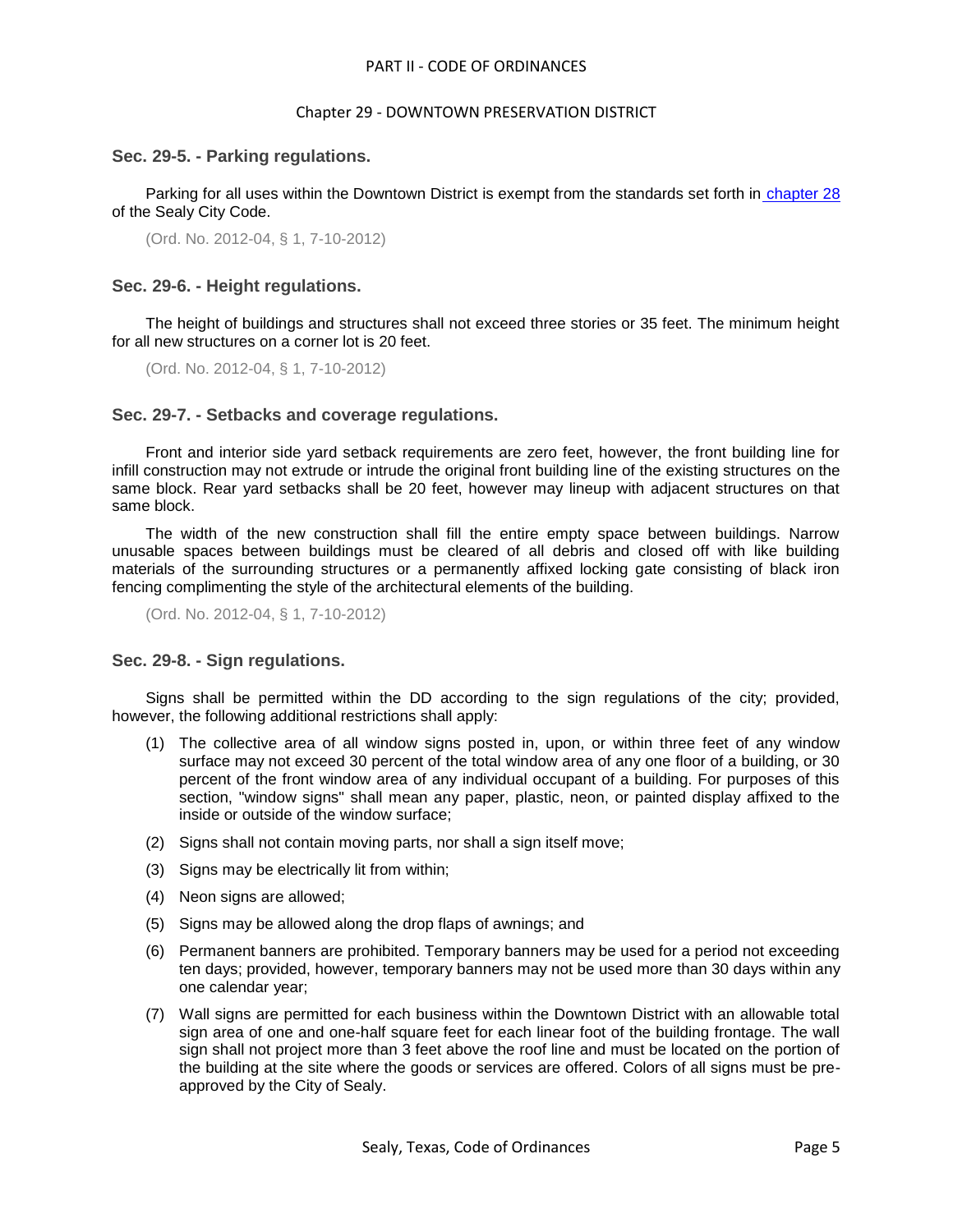### Chapter 29 - DOWNTOWN PRESERVATION DISTRICT

- (8) For individual tenants or businesses the total surface square footage of projecting signs (signs attached to the building at one end only) should not exceed 12 square feet. Only one face of a flat or double-faced sign should be included in the computation of sign area.
- (9) All sign colors must conform to the approved color palate for the downtown district.
- (10) Permanent, freestanding signs including pole signs are prohibited in the downtown district.
- (11) Notwithstanding any other provision of this section, a new tenant in the downtown district may place a temporary sign on the premises of said development for a period not to exceed the first 60 days of tenant's conducting business in such development.
- (12) Flags with a maximum size of three feet by five feet are permitted which are seasonal (pertaining to the current season as designated on a U.S. calendar), promotional, or spirit flags supportive of Sealy schools. All flags must be in good condition at all times.
- (13) A-frame signs are permitted on sidewalks, however a minimum of five feet of clearance is to be maintained on the sidewalk at all times.
- (14) The size of signs that identify a business, building or complex may be reduced or may exceed the size limitations by no more than 15 percent contained in this section if it is determined by the city planning department that the visual impact of the signs are or are not compatible with the signage of other buildings within the downtown district and are not in proportion to the size and design of the building.

(Ord. No. 2012-04, § 1, 7-10-2012)

### <span id="page-5-0"></span>**Sec. 29-9. - Screening.**

The following activities, shall not be located at front areas of any structure on a site but may be located at the rear or side of a structure:

- (1) Off-street cargo loading areas.
- (2) Air conditioning and heating equipment.
- (3) All outside storage.
- (4) Industrial activities.
- (5) Refuse storage areas, dumpsters, and all related activities other than small city-provided waste receptacles along the sidewalks.

(Ord. No. 2012-04, § 1, 7-10-2012)

# <span id="page-5-1"></span>**Sec. 29-10. - Architectural elements.**

- (a) New development, construction, or renovations of structures within the DD must have front and side primary facades constructed of wood, hardiplank, brick, masonry, stone, stucco (except highly textures and coarse), glass or EIFS (exterior insulated finishing system). No metal buildings shall be permitted, unless such structures are faced with wood, hardiplank, brick, masonry, or stucco (except highly textures and coarse) or EIFS (exterior insulated finishing system).
	- (1) *Permitted materials for accent and trim:*
		- a. Any of the recommended primary materials listed above.
		- b. Pre-cast masonry (for trim, cornice, or parapet cap only).
		- c. Ceramic tile.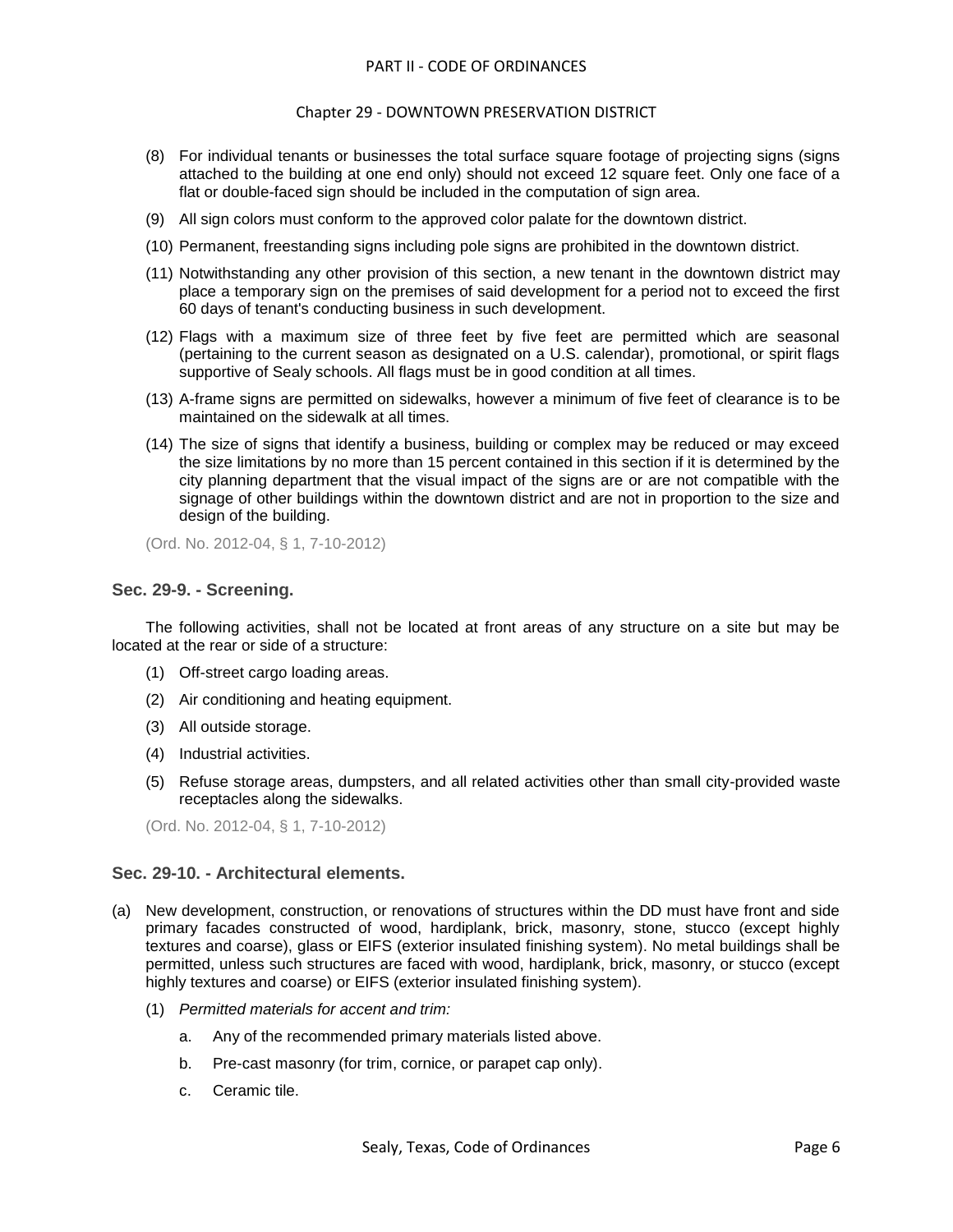- d. Terra cotta.
- e. Decorative stamped or pressed metal paneling.
- f. Architectural metal accents, such as copper or bronze.
- (2) *Prohibited materials.* The following list contains a description of materials that are uncharacteristic and unsympathetic with the existing architecture found in downtown Sealy, and shall not be allowed for use in new construction or in the alteration or remodeling of existing buildings:

Prohibited materials for primary facade, accent, and trim.

- a. CMU (concrete masonry units), such as cinder blocks and precast concrete paneling.
- b. Oversized brick and mortar at a scale not found on other downtown buildings.
- c. Unfinished, painted or stained composite wood, such as plywood.
- d. Wood siding or paneling in a diagonal or vertical pattern.
- e. Imitation wood, composite, vinyl, or aluminum siding.
- f. Metal finishes, such as corrugated, embossed, expanded, or standing seam metal.
- g. Mirrored, metalized, reflective, or opaque glass, glass block.
- h. Highly textured and coarse stucco.
- (3) *Consistency of facades.* Sealy's Downtown District currently maintains a 25-foot facade width rhythm. This practice is encouraged and may be accomplished by using the following options every 25 feet:
	- a. Columns.
	- b. Pilasters.
	- c. Changing material.
	- d. Patterns/colors.
	- e. Facade portions.
- (4) *Colors.* Colors shall be chosen from the approved historical color palate and should complement the neighboring buildings; and:
	- a. Select a color scheme that will visually link the building to its past as well as its neighbors;
	- b. Consider colors that are compatible with the building's predominant materials;
	- c. Consider the building as a whole as well as details that need emphasis. Use a single color on similar elements such as window frames to show that they are all part of the same facade;
	- d. Reserve brighter colors for small accents to emphasize entrances and highlight special ornamentation;
	- e. No two adjacent buildings should be painted the same shade of color;
	- f. If the applicant wishes to use a color not on the palette, a sample should be included with the application for approval.
- (5) *Consistent facade features.* Consistent traditional facade features allow for patterns and visual alignments that enhance the overall character of the downtown. These features should be aligned with neighboring buildings in both height and dimension. These features include: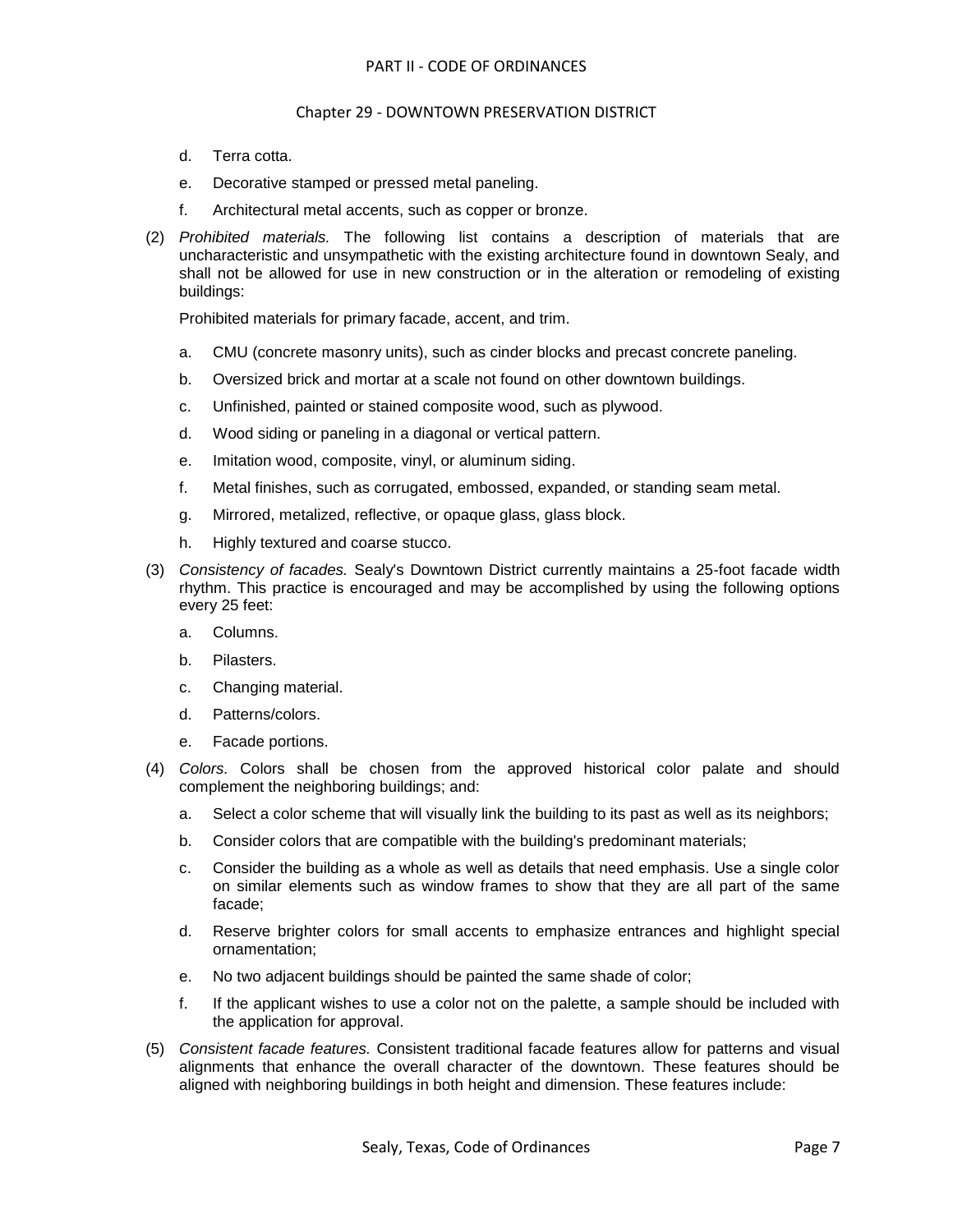- a. Kick plate below the front windows.
- b. First floor display windows.
- c. Vertical window patterns and shapes; window sills on second floor.
- d. Angled entrances and recessed central entrances.
- e. Transom and parapet caps or cornices.
- (6) *Windows.*
	- a. First floor, storefront windows shall be evenly distributed at pedestrian level across the length of the facade.
	- b. The first floor of any downtown commercial building should be primarily transparent; 50 percent to 75 percent of a ground floor facade facing a public street shall be made of transparent materials.
	- c. Windows are required along the sides of buildings which are visible from roadways or parking areas.
	- d. Use windows similar to the original windows.
	- e. Exterior renovation of any structure requires the re-opening, revealing, preservation and maintenance of existing second story windows including clerestory features.
	- f. New construction including clerestory windows shall be placed in harmony and aligned with the surrounding building facades.
	- g. New multi-level developments must include second and third story windows which match the surrounding window lines and styles; compose of at least 25 percent to 40 percent of the upper story facades are not mirrored glass or darkly tinted.
- (7) *Awnings.*
	- a. Awnings should be designed to fit the storefront opening and to emphasize the building's proportions.
	- b. Awnings should not obscure or damage important architectural details.
	- c. Awnings should align horizontally with neighbor's awnings.
	- d. There shall be minimum clearance of eight feet between the lowest point of projection of the awning and sidewalk or public right-of-way immediately below.
	- e. All awnings, canopies and projecting overhangs shall be affixed or fastened to buildings by supports in such a manner as not to be dangerous or harmful to the users of the sidewalks or streets.
	- f. No awning, canopy or projecting overhang shall be used for a support for any sign or advertising.
	- g. Colors used for the awnings should be chosen from the approved color palette and complement the entire building facade color scheme and may be used in combination with complimentary stripes.
	- h. Different colored awnings are encouraged for adjacent businesses, to help in differentiating the businesses and tenants.
- (8) *Murals.* Murals painted on a wall surface may be permitted upon approval by the city to ensure:
	- a. The artwork complements the design of the building in color, shape, and location on the building; and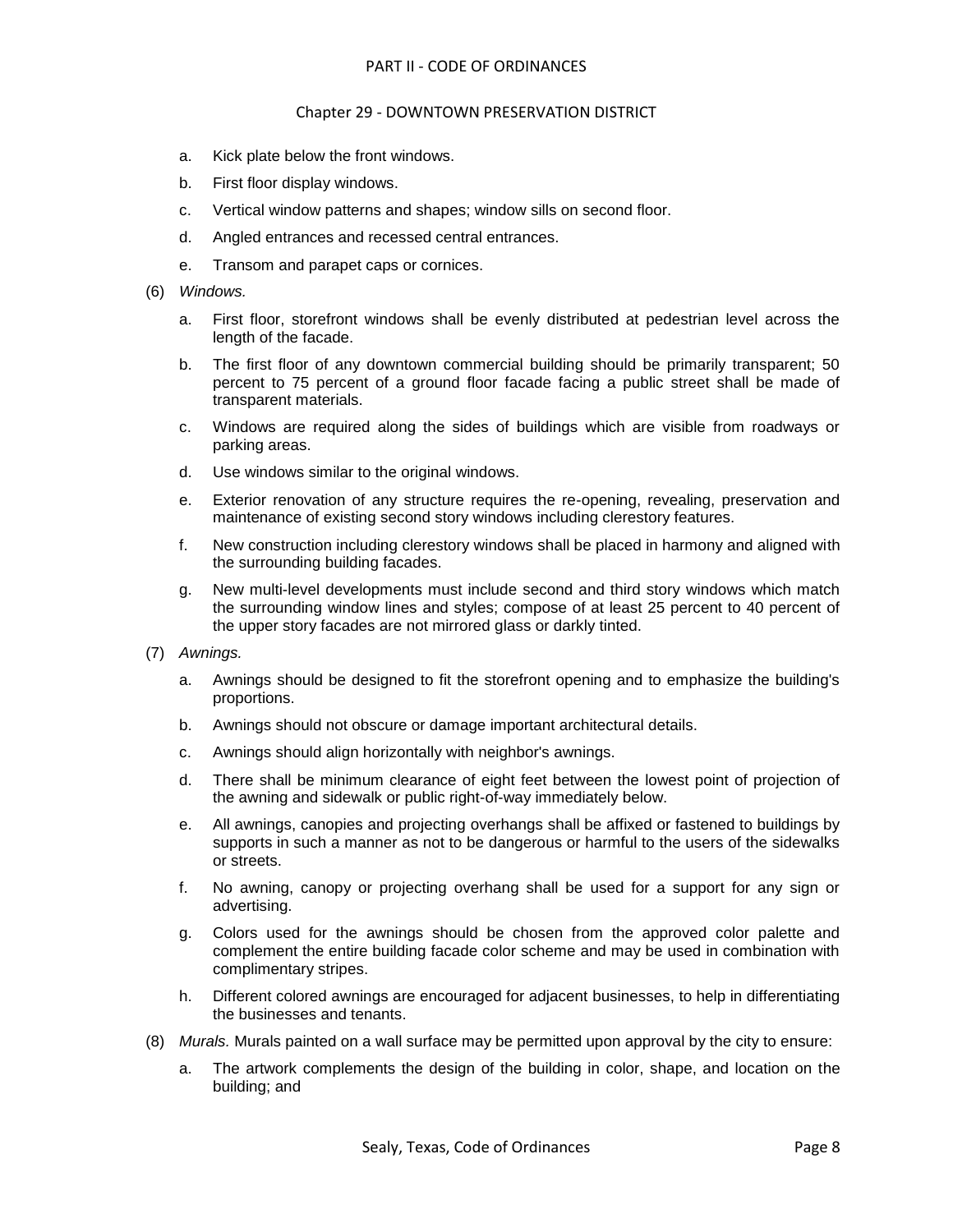#### Chapter 29 - DOWNTOWN PRESERVATION DISTRICT

- b. Material is durable and resistant to graffiti and weather.
- (b) Existing structures. Every reasonable effort shall be made to adapt a property in a manner that requires minimal alteration of the any distinctive architectural features or characteristics of a structure.
- (c) The design of walls and other structures located on the same site, including those used for screening, as set forth in paragraph (a) hereof, shall be constructed of the same or similar materials as the main building on the lot.
- (d) Provided, however, with regard to subparagraphs (b) and (c) above, an applicant may present to the planning commission and council, on a site plan, specifications that include elevation drawings and proposed alternative materials, which meet or exceed the appearance and durability requirements above.
- (e) Sidewalk furniture and landscape planters are encouraged within this district, in accordance with the following standards:
	- (1) An applicant must apply for a permit for the placement of sidewalk furniture or landscape planters, on a form prepared by the city's building official, which form shall include a description and specifications of the furniture or planter to be placed on a sidewalk, and a drawing or other description sufficient to identify where the item will be located. The building official, or other designated public official, shall review all such permit applications to ensure that the standards of this section are met, and that public safety will not be impaired. The number and location of furniture and planters may be limited, to assure that public safety is not compromised.
	- (2) The placement on a city sidewalk of permanently installed furniture designed for temporary use by pedestrians, or landscaping planters, shall be allowed within this district, provided a minimum of five feet of clearance is maintained on the sidewalk at all times.
	- (3) Benches and planters shall be constructed of wood, iron, cement, or similar material, shall be designed so as not to stain the sidewalk, and shall be maintained in good condition by the property owner or tenant who:
		- a. Places the bench or planter at that location; or
		- b. Operates the business establishment in front of which the bench or planter is placed.
	- (4) Any and all landscape trees, shrubs, plants, or flowers planted in any landscape planter, pot, or basket, as provided under this subsection (5), shall be properly maintained by the property owner or tenant who:
		- a. Places the planter at that location; or
		- b. Operates the business establishment in front of which the planter is placed.
	- (5) No advertising of any kind shall be allowed upon any bench or planter.
	- (6) Outside displays of store merchandise shall not be allowed.
- (f) Screening walls may also be constructed of landscaping to a height sufficient to prevent the view of such use at ground level.
- (g) Outside displays of store merchandise shall be allowed for a maximum of seven consecutive days, not to exceed a total of 21 days per year. A minimum of five feet of clearance is to be maintained on the sidewalk at all times.

(Ord. No. 2012-04, § 1, 7-10-2012)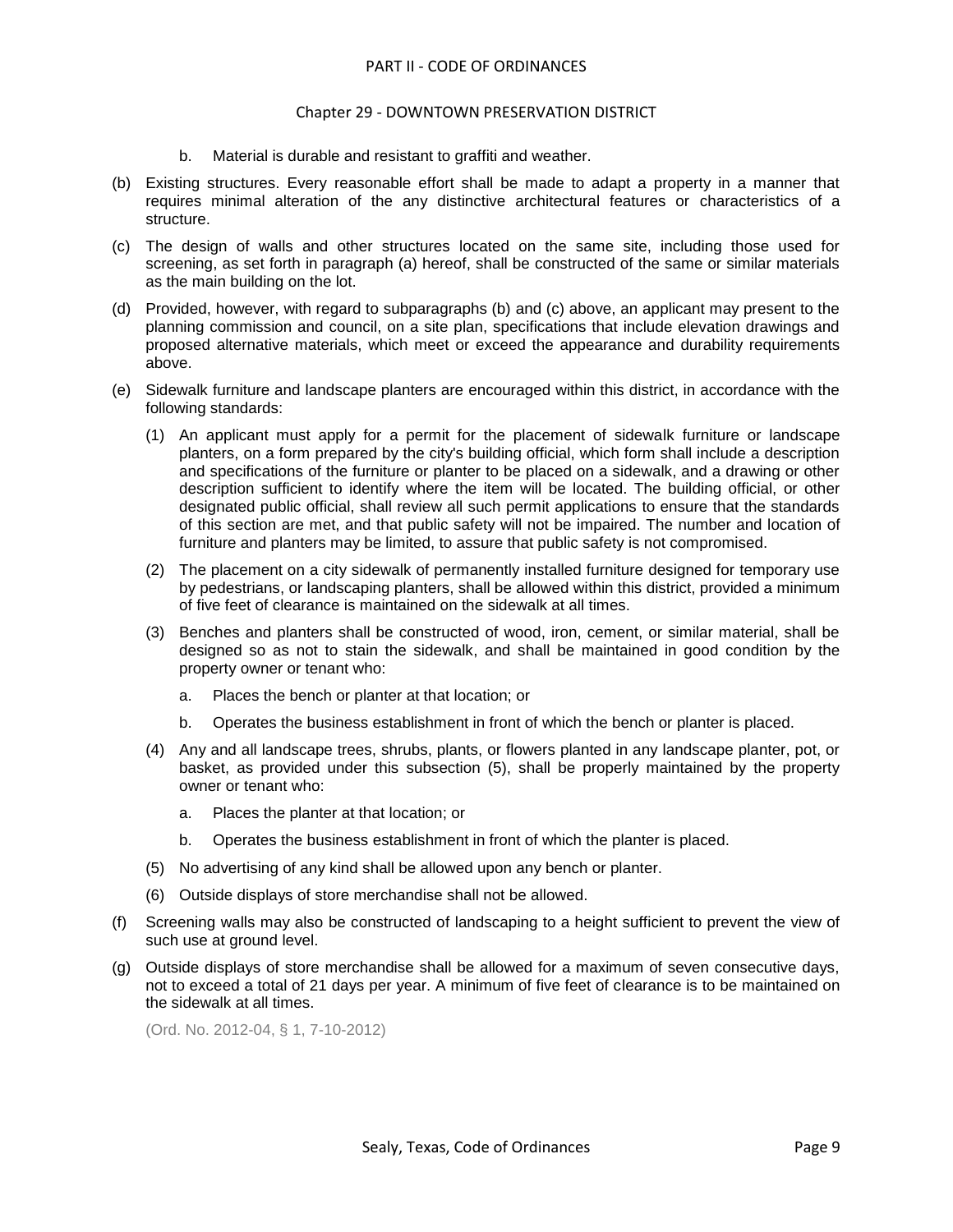### <span id="page-9-0"></span>**Sec. 29-10.1. - Architectural elements—Residential.**

- (a) *[Plans.]* All plans for new construction, exterior renovations or demolition must be submitted to the city for approval. New Construction or redevelopment of individual residential lots shall be consistent with historical homes in Sealy or the residential architectural styles that are predefined in the downtown district. Original building materials should be kept where possible and replicated if needed. Additions and minor alterations to houses shall respect and adhere to the existing architectural style. A major alteration of the facade of a noncontributing structure should adopt historical references and architecture compatible with contributing structures. New development, construction, or renovations of structures, within the DD must contain these primary materials on all sides: wood, Hardi-plank, brick, masonry, stone, stucco, or glass. No metal buildings shall be permitted. No portable, pre-manufactured, mobile or temporary structures shall be permitted.
	- (1) *Permitted materials for accent and trim.*
		- a. Any of the recommended primary materials listed above.
		- b. Pre-cast masonry (for trim only).
		- c. Architectural metal accents, such as copper or bronze.
		- d. Hardi-plank.
	- (2) *General prohibited materials.* The following list contains a description of materials that are uncharacteristic and unsympathetic with the existing architecture found in downtown Sealy, and shall not be allowed for use in new construction or in the alteration or remodeling of existing structures:
		- a. Prohibited materials for primary facade, accent, and trim.
		- b. CMU (concrete masonry units), such as cinder blocks and precast concrete paneling.
		- c. Oversized brick and mortar at a scale not found on other downtown residences.
		- d. Unfinished, painted or stained composite wood, such as plywood.
		- e. Wood siding or paneling in a diagonal or vertical pattern.
		- f. Composite, vinyl, or aluminum siding.
		- g. Metal finishes, such as corrugated, embossed, expanded, or standing seam metal.

(However, standing seam metal roofs are allowed).

- h. Mirrored, metalized, reflective, or glass block.
- i. Highly textured and coarse stucco.
- j. EIFS (exterior insulated finishing system).
- (b) *Porches and balconies.*
	- (1) Front porches and porch features that are in good condition or repairable and are in character with the architectural style of the building shall be retained and repaired to match original materials, size and configuration to maximum extent possible.
	- (2) Replacement of existing porch with design or materials not in character with the architectural style and period is prohibited.
	- (3) Porches not visible from right-of-way can be screened. No architectural elements shall be damaged or removed.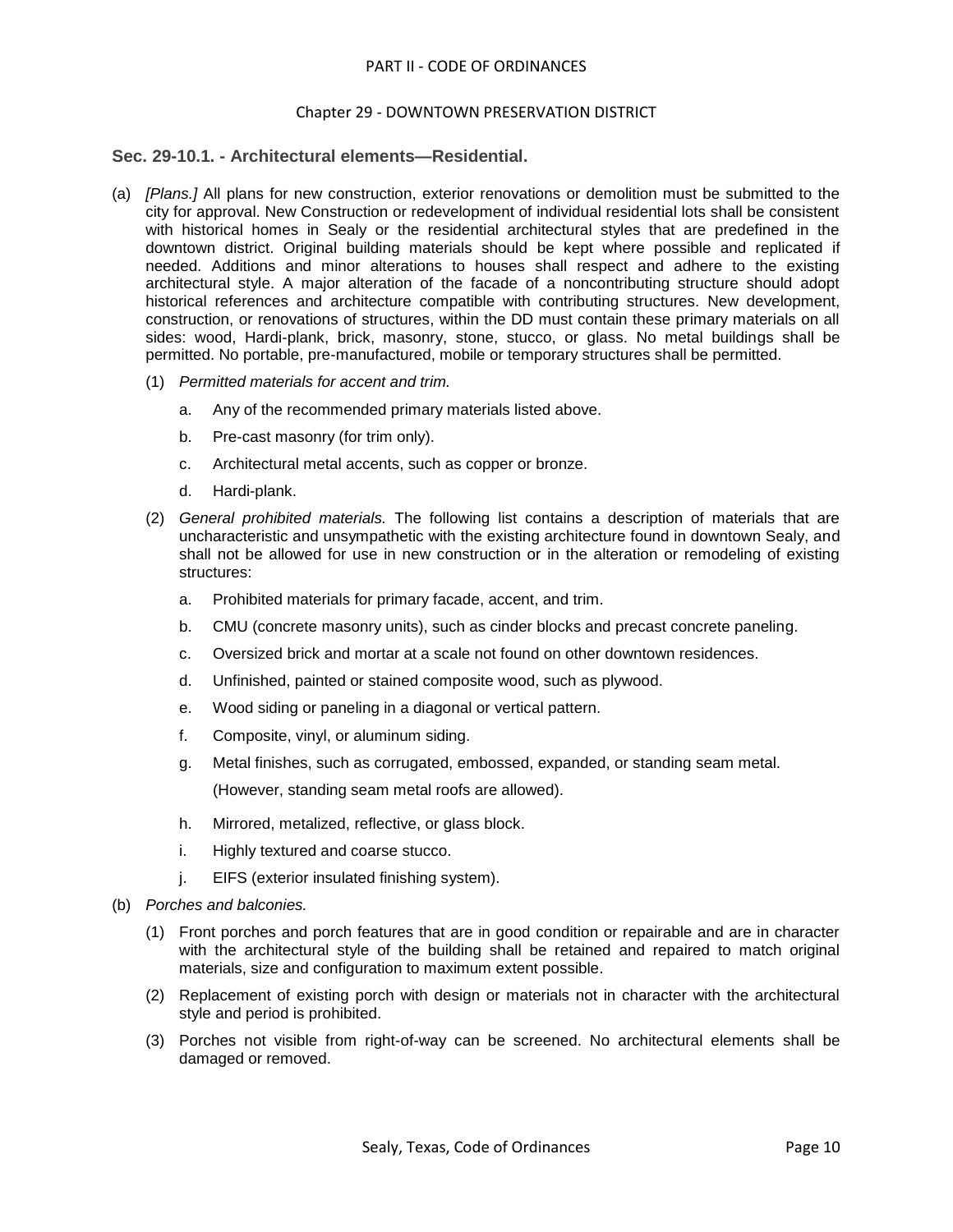#### Chapter 29 - DOWNTOWN PRESERVATION DISTRICT

- (4) Porches visible from right-of-way shall only be enclosed with glass or screen and require approval by the city. Screened enclosures shall be reviewed on a case by case review to determine consistency with historic architectural style of home.
- (c) *Garages and accessory structures.*
	- (1) Garages are to be detached and recessed behind the home. However, a preexisting attached garage can be rebuilt if justified by the circumstances.
	- (2) Single-wide garage doors are preferred to a double-wide door, if visible to the street.
	- (3) Accessory structures are to be located in conformance with the setback regulations and respect building separation as applicable.
	- (4) Prefabricated accessory storage structures shall not exceed one hundred (100) square feet.
	- (5) Accessory structures shall not exceed height of main structure.
- (d) *Fences and walls.* Accepted type of fencing on single-family residential lots include wood, PVC, white picket and wrought-iron. Chain-link fences whether vinyl coated or not are prohibited. Any replacement of existing chain-link fence shall use a recommended style fence material. Split-rail fence is not allowed. Fences in the front yards are not allowed.
- (e) *Colors of residence and accessory structures.*
	- (1) Colors shall be chosen from the approved historical color chart and should complement the neighboring buildings.
	- (2) Select a color scheme that will visually link the building to its past as well as its neighbors.
	- (3) Consider colors that are compatible with the building's predominant materials.
	- (4) Consider the building as a whole as well as details that need emphasis.
	- (5) In general, use a single color on similar elements such as window frames to show that they are all part of the same façade.
	- (6) Reserve brighter colors for small accents to emphasize entrances and highlight special ornamentation.
	- (7) No two adjacent buildings should be painted the same shade of color.
	- (8) If the applicant wishes to use a color not on the palette, a sample should be included with the application.
	- (9) Brick, stone or other materials intended to be naturally unpainted shall remain unpainted, unless the material has been painted before. Restoration to the original, unpainted condition is encouraged.
	- (10) Painted areas must be maintained.
	- (11) Painted areas must have a consistent finish.
- (f) *Setbacks and coverage regulations.* Front and side yard setback requirements are zero feet. Rear yard setbacks shall be 20 feet. All front and side building lines should be consistent with adjacent structures on that block. The front line of infill buildings cannot extrude or intrude the original front line of the neighborhood.
- (g) *Lot maintenance.* All lots, yards, driveways, and spaces between buildings must be cleared of all debris and kept mowed and edged regularly. Landscaping should be kept trimmed to allow for pedestrian and vehicle traffic along all right-of-ways. No debris should be visible from any right-ofway.
- (h) *Windows.*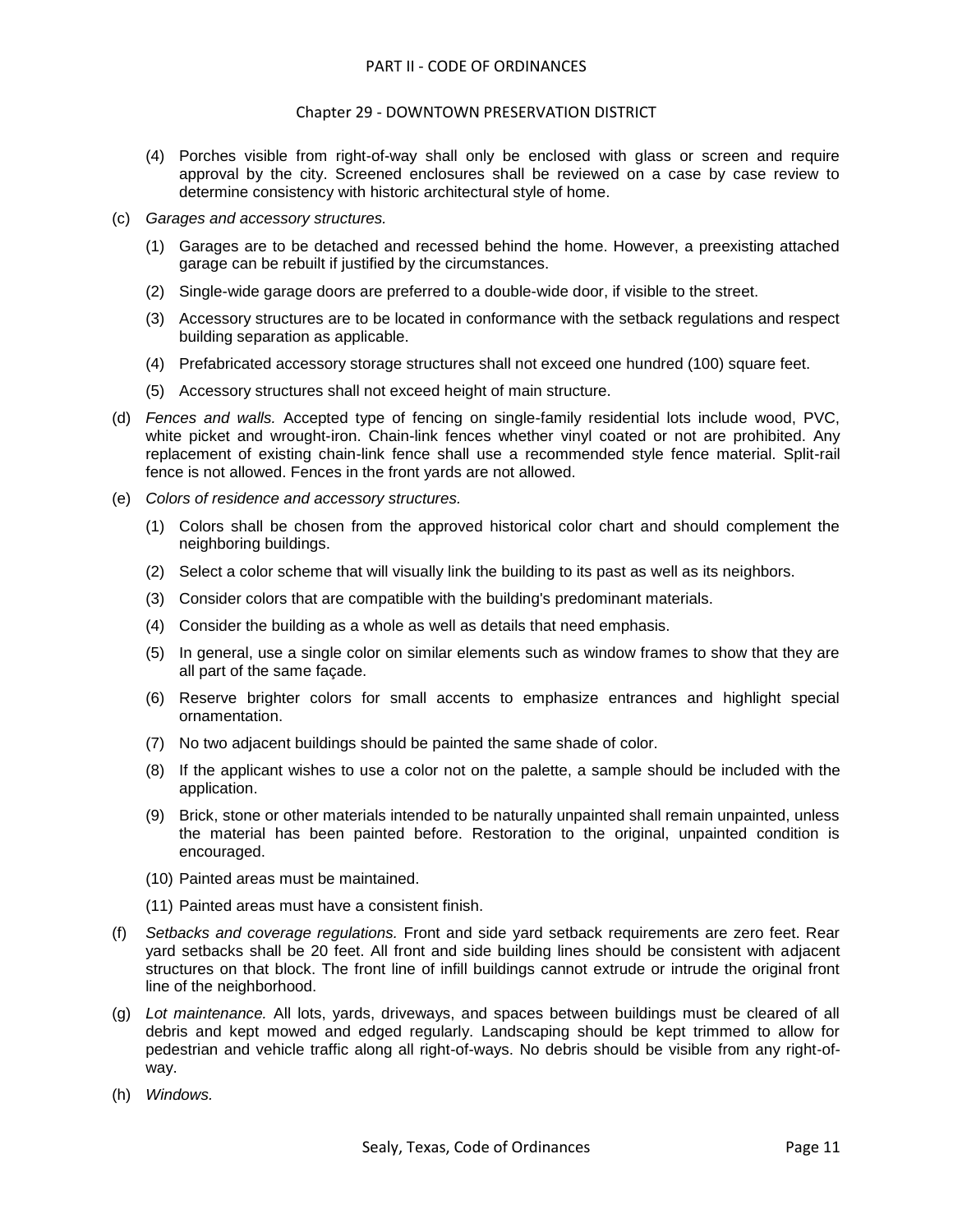- (1) Strong horizontal window patterns are not permitted.
- (2) Windows are required along the sides of buildings which are visible from roadways or parking areas.
- (3) Use windows similar to the original windows.
- (4) Different window light pattern is not permitted.
- (5) Consistent window trim should be used throughout the structure.
- (6) Exterior renovation of any structure requires the re-opening, revealing, preservation and maintenance of existing second story windows including clerestory features.
- (7) New multi-level developments must include second and third story windows which compose of at least 25 percent to 40 percent of the upper story facade.
- (8) Are not mirrored glass.
- (i) *Murals.* No murals are permitted on any residential structure or lot.
- (j) *Screening.* The following items shall not be located at front areas of any structure on a site but may be located at the rear or side of a structure and screened to a height sufficient to prevent the view of such use at ground level:
	- (1) Air conditioning and heating equipment.
	- (2) All outside storage.
	- (3) Refuse storage areas and all related activities.
	- (4) Screening walls may be constructed of same or similar materials as the main building on the lot or of landscaping to a height sufficient to prevent the view of such use at ground level.

(Ord. No. 2012-04, § 1, 7-10-2012)

# <span id="page-11-0"></span>**Sec. 29-11. - Review of building plans.**

- (a) No person shall perform any construction on vacant land, perform reconstruction or alteration of any existing building within the DD, or make any material change in the exterior elements of an existing structure that will be visible from a public right-of-way, without first making application to the building official, as required by this section.
- (b) Criteria for review. In considering an application for a building permit, the following guidelines shall be considered:
	- (1) *Construction of improvements on a vacant lot or land.* Where construction is proposed on a vacant lot or land within the DD, every reasonable effort shall be made to protect and preserve architectural resources affected by, or adjacent to, any new construction. New construction should be similar in size, scale, and design to the structures adjacent to such lot or land.
	- (2) *Existing structures.*
		- a. Every reasonable effort shall be made to renovate existing structures in a manner that requires minimal alteration of any distinguishing architectural feature or element. The destruction, removal, or alteration of any historic material or distinctive architectural features should be avoided when possible.
		- b. Every reasonable effort shall be made to protect and preserve archeological resources affected by, or adjacent to, any new construction.
		- c. Contemporary design for alterations and additions to existing properties shall not be discouraged when such alterations and additions do not destroy significant historical or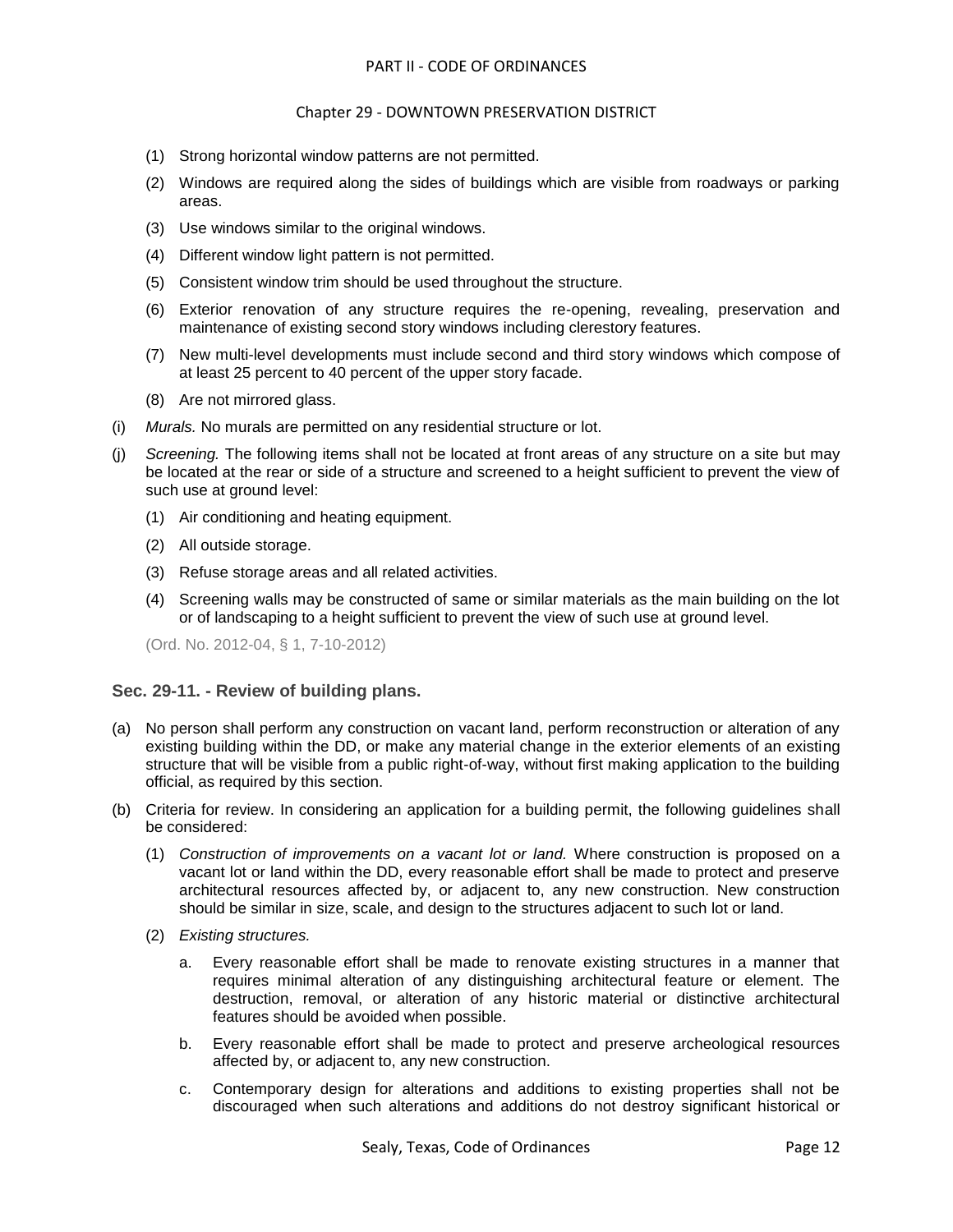#### Chapter 29 - DOWNTOWN PRESERVATION DISTRICT

architectural elements, and such design is compatible with the size, color, material, and character of the existing structure, if any, and adjacent structures.

- d. Wherever possible, additions or alterations to existing buildings or structures shall be performed in such a manner that if such additions or alterations were to be removed in the future, the essential form and integrity of the building, structure, object, or site would be unimpaired.
- (c) No building permit shall be issued for construction of a new structure, or for a significant addition or alteration to an existing structure, within the DD until the planning commission reviews and recommends the approval thereof. All other applications for building permits within the DD for construction, not considered to be for new construction or a significant addition or alteration to an existing structure, shall be approved by the building official. Any required review and approval by the commission is in addition to and not in lieu of any building permit that may be required by any other city ordinance. The building official shall deny any application for a building permit for a structure or site that requires, but does not have, approval by the planning commission.

(Ord. No. 2012-04, § 1, 7-10-2012)

### <span id="page-12-0"></span>**Sec. 29-12. - Process for application.**

- (a) Prior to the commencement of any work requiring review of plans for a building permit, the owner shall file an application for such permit with the city's building official. Such application shall contain:
	- (1) The name, address, telephone number of the applicant and a detailed description of the proposed work;
	- (2) The location and a photograph of the property;
	- (3) The proposed use or uses to be located on the property, including all parking and accessory structures;
	- (4) Elevation drawings, photographs, or illustrations of the proposed changes or new construction, including placement of the building, parking, and all related accessory structures or functions;
	- (5) Samples of materials to be used;
	- (6) If the proposal includes signs or lettering, a scale drawing showing the type of lettering to be used, all dimensions and colors, a description of materials to be used, method of illumination (if any), and a plan showing the sign's location on the property; and
	- (7) Any other information that the building official or the planning commission may deem necessary in order to complete their review of an application.
- (b) The planning commission review of an application shall be at a regularly scheduled meeting, within 45 days of the date the application is received, at which time an opportunity will be provided for the applicant to be heard. The planning commission shall then approve, deny, or approve with modifications, the permit within 15 days after the meeting at which such review was conducted, provided, however, both review and action may occur at the same meeting. In the event the commission does not act within 60 days of the receipt of the application, the building official may review and, if determined to be appropriate under the above criteria, may grant the permit or require revisions to bring the project into compliance.
- (c) All decisions of the planning commission shall be in writing and shall state its findings pertaining to approval, denial, or modification of the application. A copy of such decision shall be personally given or mailed to the applicant. Additional copies shall be filed as part of the public record on that property and distributed to appropriate city departments.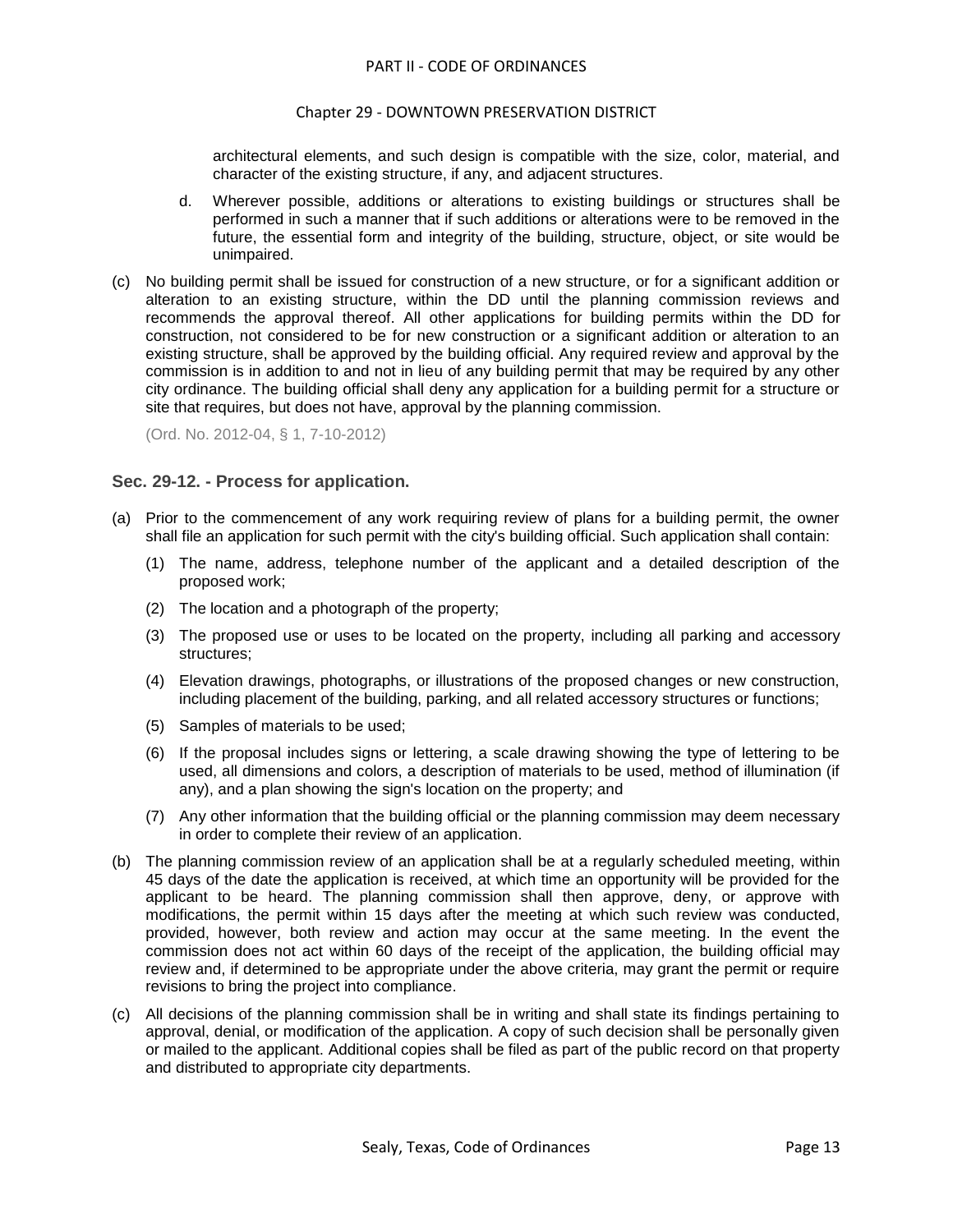#### Chapter 29 - DOWNTOWN PRESERVATION DISTRICT

(d) Appeals from decisions made by the building official, under the criteria established in [section 29-11](file:///C:/Users/RAnderson/AppData/Local/Microsoft/Windows/Temporary%20Internet%20Files/Content.IE5/level2/PTIICOOR_CH29DOPRDI.docx%23PTIICOOR_CH29DOPRDI_S29-11REBUPL) hereof, may be made to the planning commission. Appeals from decisions of the planning commission may be made only to the city council. Requests for appeals must be submitted to the city secretary within ten days of the decision being appealed, and may be made by any aggrieved person.

(Ord. No. 2012-04, § 1, 7-10-2012)

## <span id="page-13-0"></span>**Sec. 29-13. - Changes in district boundaries.**

- (a) City council may, from time to time by ordinance, amend, supplement, or otherwise change by ordinance the boundaries of the DD or the regulations herein established. Changes may be made only in accordance with the procedures of this section and Chapter 211, Texas Local Government Code.
- (b) Before taking action on any proposed amendment, supplement, or other change, the city council shall submit the proposed revision to the planning commission for its recommendation and report.
- (c) The planning commission shall make a preliminary report and hold a public hearing thereon before submitting its final report to city council. Written notice of such public hearing before the commission shall be sent to owners of real property lying within 200 feet of the property proposed to be added to or removed from the DD, and such notice to be given not less than ten days before the date set for hearing to all such owners, as such ownership appears on the last approved city tax rolls. Such notice may be served by depositing the same in the regular United States mail, properly addressed and postage prepaid.
- (d) After receipt of the final report from the planning commission, a public hearing shall be held by the city council before adoption of any ordinance amending, supplementing, or changing the boundaries of the district or the regulations herein. Notice of such hearing shall be given by publication one time in a newspaper of general circulation within the city, stating the time and place of such hearing, which time shall not be less than 15 days prior to the date of publication.

(Ord. No. 2012-04, § 1, 7-10-2012)

### <span id="page-13-1"></span>**Sec. 29-14. - Planning commission.**

- (a) The planning commission shall have the authority to:
	- (1) Exercise the appropriate power, authority, duties, and procedures pursuant to the laws of the state, and applicable ordinances of the city;
	- (2) Hear and decide upon an alleged error in any order, requirement, decision, or determination by the building official in the enforcement of these regulations, except as provided in subparagraph (h) of [section 29-14](file:///C:/Users/RAnderson/AppData/Local/Microsoft/Windows/Temporary%20Internet%20Files/Content.IE5/level2/PTIICOOR_CH29DOPRDI.docx%23PTIICOOR_CH29DOPRDI_S29-14PLCO) hereof; and
	- (3) Authorize variances from these regulations, except as provided in subparagraph (h) or [section](file:///C:/Users/RAnderson/AppData/Local/Microsoft/Windows/Temporary%20Internet%20Files/Content.IE5/level2/PTIICOOR_CH29DOPRDI.docx%23PTIICOOR_CH29DOPRDI_S29-14PLCO)  [29-14](file:///C:/Users/RAnderson/AppData/Local/Microsoft/Windows/Temporary%20Internet%20Files/Content.IE5/level2/PTIICOOR_CH29DOPRDI.docx%23PTIICOOR_CH29DOPRDI_S29-14PLCO) hereof, where it is determined that the granting of a variance will not be contrary to the public interest when, owing to special conditions, a literal enforcement of the provisions of these regulations will result in an unnecessary hardship, and so that the spirit of these regulations shall be observed and substantial justice done.
- (b) Any person may appeal a decision of the building official to the planning commission, as provided by state law. Such appeal shall be filed, in writing, with the city secretary not later than 30 days after the date a decision is made by the building official. If such person or persons fails to file such petition within such 30-day period, the decision of the building official shall become final and binding.
- (c) Variances.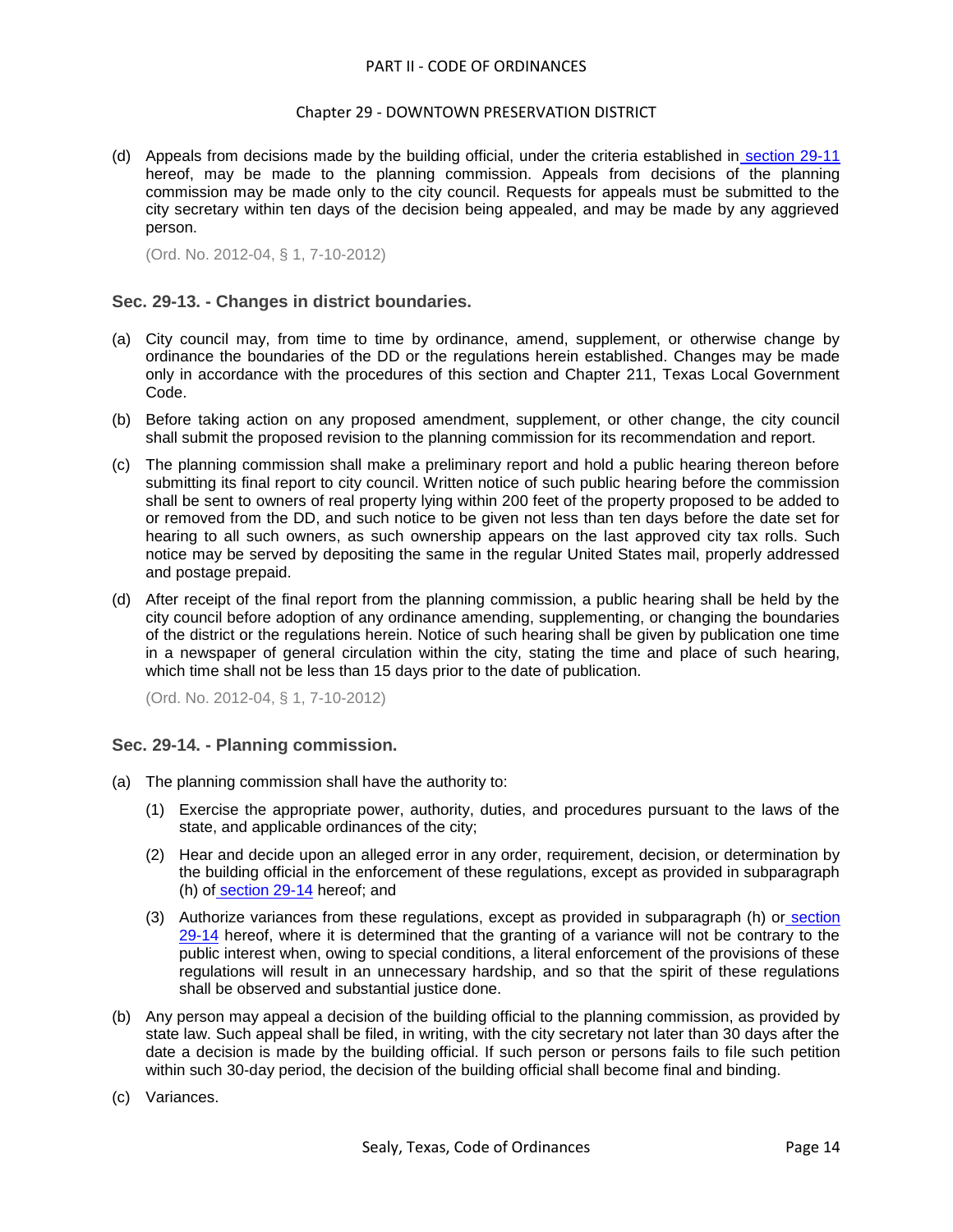#### Chapter 29 - DOWNTOWN PRESERVATION DISTRICT

- (1) The planning commission shall not grant a variance unless it shall, in each case, make specific written findings, based directly upon the particular evidence presented to it, which support written conclusions that:
	- a. The granting of a variance is necessary to secure appropriate development of a parcel of land that differs from other parcels within the district by being of such restricted area, shape, or slope that it cannot be appropriately developed without modification;
	- b. The granting of a variance will not be materially detrimental or injurious to other property or improvements within the neighborhood in which the subject property is located, nor impair an adequate supply of light or air to adjacent property, substantially increase congestion on public streets, increase the danger of fire, endanger the public health, safety, and wellbeing, or substantially diminish or impair property values within the neighborhood; and
	- c. The variance desired will not be contrary to the general purpose and intent of these regulations.
- (2) The planning commission may establish reasonable stipulations of approval or modification to a plan proposed with a variance, in order to minimize the impact of the variance on surrounding property, preserve the character of the area, or protect property within the area.
- (d) Appeal of a decision by the planning commission. Any person may appeal a decision by the planning commission to a court of competent jurisdiction. Such appeal shall be filed with the court not later than ten days after the filing of the board's decision with the city secretary. If such person or persons fail to file such petition within such ten-day period, then the decision of the board shall become final and binding.
- (e) Effect of filing an appeal. The filing of a notice of an appeal shall stay any proceeding in furtherance of the action appealed from, unless the building official rendering such decision, determination, or interpretation certifies, in writing, to the planning commission and the applicant, that a stay poses an imminent peril to life or property, in which case the appeal will not stay further proceedings. The board may review such certification and grant or deny a stay on the proceedings.
- (f) The planning commission may reverse, affirm, or modify the decision, determination, or interpretation appealed from and, in so modifying such decision, determination, or interpretation, the board shall be deemed to have all the powers of the officer from whom the appeal is taken, including the power to impose reasonable conditions to be complied with by the applicant.
- (g) All decisions made by the planning commission shall be provided in writing to the applicant and shall include the following, at a minimum: the action taken by the board, any correction or compliance that is necessary to bring the project into conformance, the subsequent procedures or steps that may or shall be taken, and the location, time, and date for taking such subsequent procedures or steps.
- (h) The planning commission shall not have the authority to consider a variance from, or appeal of, a decision made by the building official or the planning commission in the application of the criteria established in [section 29-11](file:///C:/Users/RAnderson/AppData/Local/Microsoft/Windows/Temporary%20Internet%20Files/Content.IE5/level2/PTIICOOR_CH29DOPRDI.docx%23PTIICOOR_CH29DOPRDI_S29-11REBUPL) hereof.

(Ord. No. 2012-04, § 1, 7-10-2012)

### <span id="page-14-0"></span>**Sec. 29-15. - Penalty.**

Any person who shall violate any provision of this chapter shall be deemed guilty of a misdemeanor and, upon conviction, shall be fined in an amount not to exceed \$2,000.00. Each day of violation shall constitute a separate offense.

```
(Ord. No. 2012-04, § 1, 7-10-2012)
```